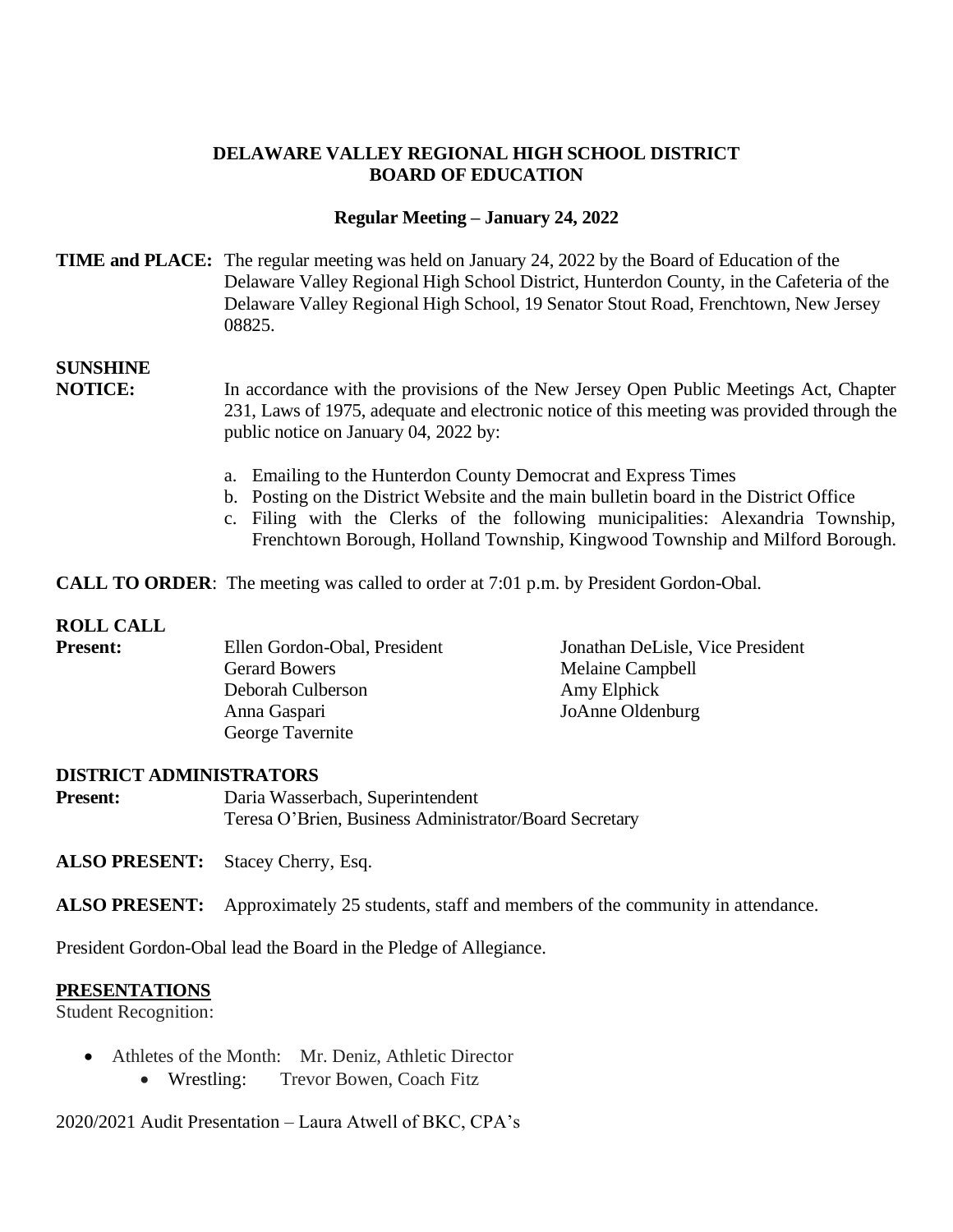# **ADMINISTRATIVE/STAFF PRESENTATION AND REPORTS**

Management Reports:

- School Administration Broadus Davis, Interim Principal
- School Administration Bill Deniz, Athletic Director, Supervisor of Health and Physical Education

# **PUBLIC COMMENT - Bylaw No. 0167 "Public Participation in Board Meetings"**

• Clair Wargaski of Holland Township stated that since the school has been on half days for three weeks, what scenario will return the students to full days? Ms. Wargaski also stated that she did not see a public input section on the Return to School Plan approved in November, 2021.

### **BOARD GOALS AND EVALUATION CALENDAR**

2021/2022 District Goals

- 1. To develop and implement learning recovery for all students
- 2. To continue to foster a school culture and climate that honors our shared mission, vision and beliefs that provides a supportive educational environment for teaching and learning for all students and staff.
- 3. Develop community and business partnerships that provide opportunities and experience beyond the classroom for all students.
- 4. Develop a strategy to promote Delaware Valley Regional High School, and to retain and attract students.

### 2021/2022 Calendar for Board/CSA Evaluation:

|                                                                          | September 27 |
|--------------------------------------------------------------------------|--------------|
|                                                                          | September 27 |
|                                                                          | Monthly      |
|                                                                          | May 31       |
|                                                                          | June 20      |
| Goals/Indicators of success incorporated into goal evaluation document   |              |
|                                                                          | April 25     |
|                                                                          | May 9        |
|                                                                          | May $16$     |
| Initial CSA Summary REport completed and distributed to Board for review | June 13      |
| Final CSA Summary Report complete by Board President                     | June 20      |
|                                                                          | June 20      |
| Summary Conference (must be completed by June 30)                        | June 27      |
|                                                                          | June 27      |

# **SUPERINTENDENT – Daria Wasserbach**

Informational Items:

- Update on District Goals and Objectives
- Harassment, Intimidation, and Bullying (HIB) Monthly Incident Report for period ending January 24, 2022: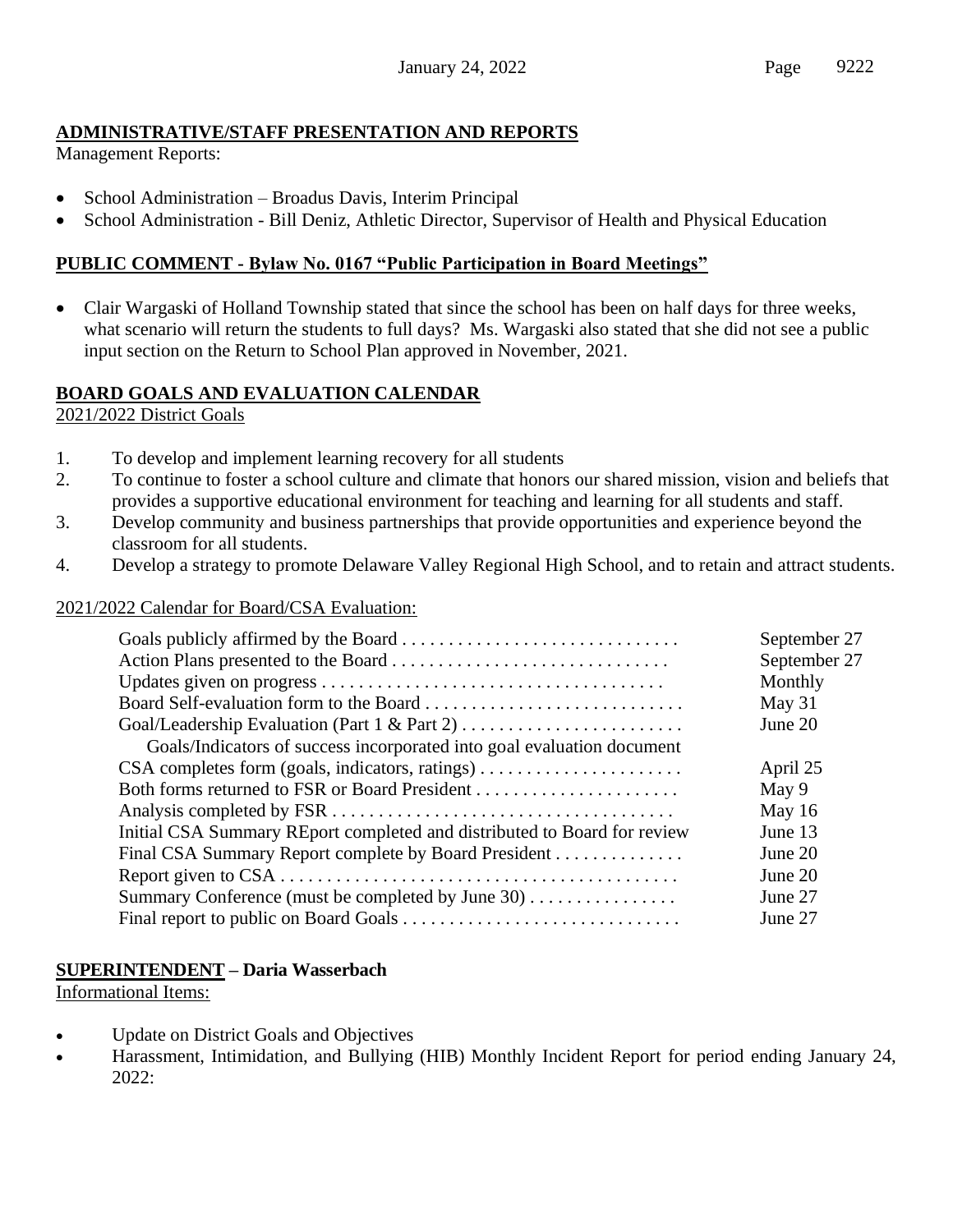January 24, 2022 Page 9223

| Month/Year          | $#$ of<br>Incidents<br>Reported | # Identified as<br><b>HIB</b> | Remediation | Discipline $\&$<br>Remediation | Appealed (Y/N) |
|---------------------|---------------------------------|-------------------------------|-------------|--------------------------------|----------------|
| June $29 - Aug. 23$ | $\overline{0}$                  | $\boldsymbol{0}$              | N/A         | N/A                            | N/A            |
| Aug 24 – Sept 27    | $\mathbf{0}$                    | $\overline{0}$                | N/A         | N/A                            | N/A            |
| Sept $28 - Oct 25$  | $\overline{2}$                  | $\theta$                      | N/A         | N/A                            | N/A            |
| Oct $26 - Nov 29$   | $\overline{3}$                  | $\overline{2}$                | Y           | Y                              | ${\bf N}$      |
| Nov $30 - Dec 20$   | $\boldsymbol{0}$                | $\boldsymbol{0}$              | N/A         | N/A                            | N/A            |
| Dec $21 - Jan 3$    | $\mathbf{1}$                    | $\mathbf{1}$                  | Y           | Y                              | N/A            |
| Jan $4 -$ Jan $24$  | $\theta$                        | $\mathbf{0}$                  | N/A         | N/A                            | N/A            |
| Jan 25 – Feb 28     |                                 |                               |             |                                |                |
| Feb 29 - Mar 28     |                                 |                               |             |                                |                |
| Mar 29 – April 25   |                                 |                               |             |                                |                |
| April 26 - May 23   |                                 |                               |             |                                |                |
| May $24 - June 27$  |                                 |                               |             |                                |                |
| <b>TOTAL</b>        | 6                               | 3                             |             |                                |                |

# • Short-term Suspension Report: January 24, 2022:

| <b>Student</b><br>ID | <b>Violation of</b><br><b>Student Code of</b><br>Conduct | <b>Level of</b><br><b>Infraction</b> | Date/s of<br><b>Infraction</b> | <b>Terms of Suspension/dates</b>                                                                           | <b>Clearance</b><br><b>Required</b> |
|----------------------|----------------------------------------------------------|--------------------------------------|--------------------------------|------------------------------------------------------------------------------------------------------------|-------------------------------------|
| 11112                | Threat                                                   | $\Delta$                             |                                | 5 days OSS 12/21, 12/22, 12/23,<br>$1/3$ & 1/4 Updated to 10 days OSS<br>12/20/2021 <i>until 1/25/2022</i> | N/A                                 |

# • COVID-19 Activity Report:

| Period Ending<br>(COVID Risk by Color) | # of Positive Cases<br>For Period Ending | <b>Cumulative Annual Positive</b><br>Cases |
|----------------------------------------|------------------------------------------|--------------------------------------------|
| <b>August 31, 2021</b>                 |                                          |                                            |
| September 30, 2021                     |                                          |                                            |
| October 31, 2021                       |                                          |                                            |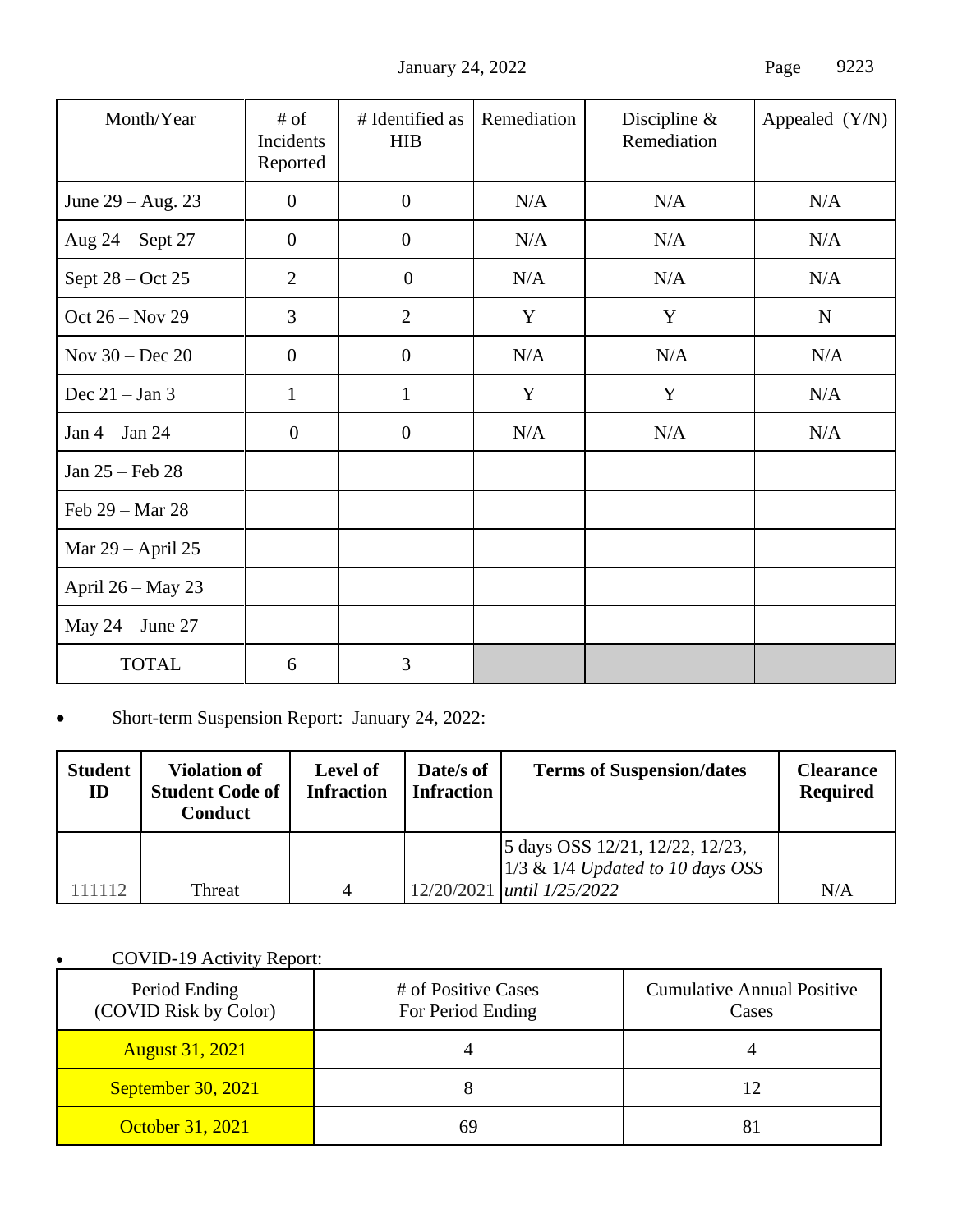January 24, 2022 **Page 9224** 

| <b>November 30, 2021</b> | 12 | 93  |
|--------------------------|----|-----|
| December 31, 2021        | 48 | 141 |
| January 24, 2022*        | 76 | 219 |
| February 28, 2022        |    |     |
| March 28, 2022           |    |     |
| April 25,2022            |    |     |
| May 23, 2022             |    |     |
| June 27, 2022            |    |     |

\*As of the time of publication; subject to change pending additional confirmed cases.

### **Action 22-243 HIB Report**

*BE IT RESOLVED that the Board of Education affirmed the HIB Reports submitted on December 20, 2021 and January 3, 2022. Moved by Gordon, seconded by Elphick. On roll call vote, resolution was ADOPTED as follows: ayes, 9; nays, 0.*

### **Action 22-244 2022/2023 School Calendar**

*BE IT RESOLVED that the Board of Education approved the 2022/2023 School Calendar. Moved by Gordon, seconded by Elphick. On roll call vote, resolution was ADOPTED as follows: ayes, 9; nays, 0.*

### **Action 22-245 School Board Recognition Month**

*January is School Boards Recognition Month - this resolution is to commend the efforts of boards throughout New Jersey during School Board Recognition Month and to urge the public to support efforts to improve education.*

*Whereas, the New Jersey State Board of Education, which adopts the administrative code to implement state education law, has established rigorous standards through its promulgation of the New Jersey Student Learning Standards, which set the expectations of academic achievement for nearly 1.4 million public schoolchildren; and*

*Whereas, New Jersey's locally elected and appointed boards of education play a vital role in ensuring that their local school districts meet state standards and adhere to state and federal education statute and regulations, with the goal of preparing all students for college and the workplace, thereby enabling them to compete in a global economy; and*

*Whereas, New Jersey's 5,000 non-partisan local board of education members and charter school trustees are public servants who dedicate their time, without pay or benefit, to the oversight of school district operations, sound financial practices, comprehensive policies, curriculum, staffing, and the well-being and academic achievement of all students in the district; and*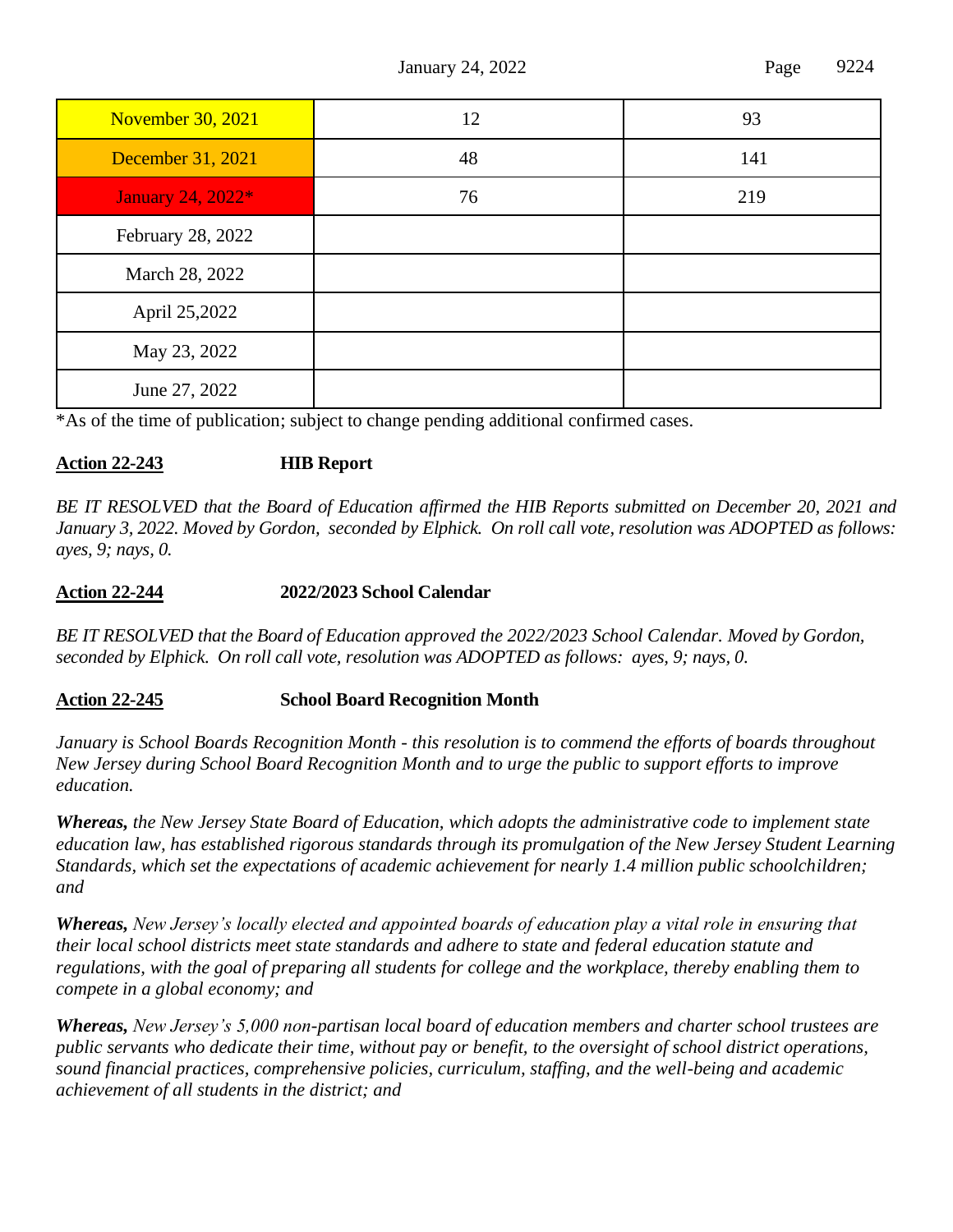*Whereas, the efforts of local boards of education, in conjunction with state education officials and local educators, have built a foundation of success that has led to New Jersey's status as a leader in student achievement, as evidenced by the National Assessment of Educational Progress scores; and*

*Whereas, the National School Boards Association and the New Jersey School Boards Association have declared January 2022 to be School Board Recognition Month; now, therefore, be it*

*Resolved, that the New Jersey State Board of Education and the Acting Commissioner of Education recognizes the contributions of our state's local boards of education to the academic success of its public school students and expresses its sincere appreciation to local board of education members for their continued focus on the achievement of children throughout New Jersey; and be it further*

*Resolved, that the New Jersey State Board of Education and the Acting Commissioner of Education encourages qualified New Jersey citizens to consider serving as members on their local school boards.*

*Moved by Gordon, seconded by Elphick. On roll call vote, resolution was ADOPTED as follows: ayes, 9; nays, 0.*

# **SCHOOL BUSINESS ADMINISTRATOR/BOARD SECRETARY – Teresa O'Brien**

Informational Items:

- Special Meetings for the purpose of the Superintendent Search
	- January 27, 2022
	- January 31, 2022
	- February 1, 2022
	- February 7, 2022
	- February 15, 2022
	- February 16, 2022
	- February 18, 2022
	- Next Regular Board of Education Meeting February 28, 2022
- February Bill List Review TBD

# **Action 22-246 Minutes**

*BE IT RESOLVED that the Board of Education approved the following meeting minutes:*

*December 20, 2021 - Meeting Minutes December 20, 2021- Executive Meeting Minutes #1 December 20, 2021- Executive Meeting Minutes #2 January 3, 2022 - ReOrg Meeting Minutes January 3, 2022 - ReOrg Executive Meeting Minutes January 18, 2022 - Special Meeting Minutes January 18, 2022 - Executive Meeting Minutes #1 January 18, 2022 - Executive Meeting Minutes #2*

*Moved by Elphick, seconded by DeLisle. On roll call vote, resolution was ADOPTED as follows: ayes, 9; nays, 0.*

**OPERATIONS COMMITTEE –** George Tavernite - Chairperson, Jonathan DeLisle, Ellen Gordon, JoAnne **Oldenburg** 

Informational items:

**Action 22-247 2021/2022 Field Trips**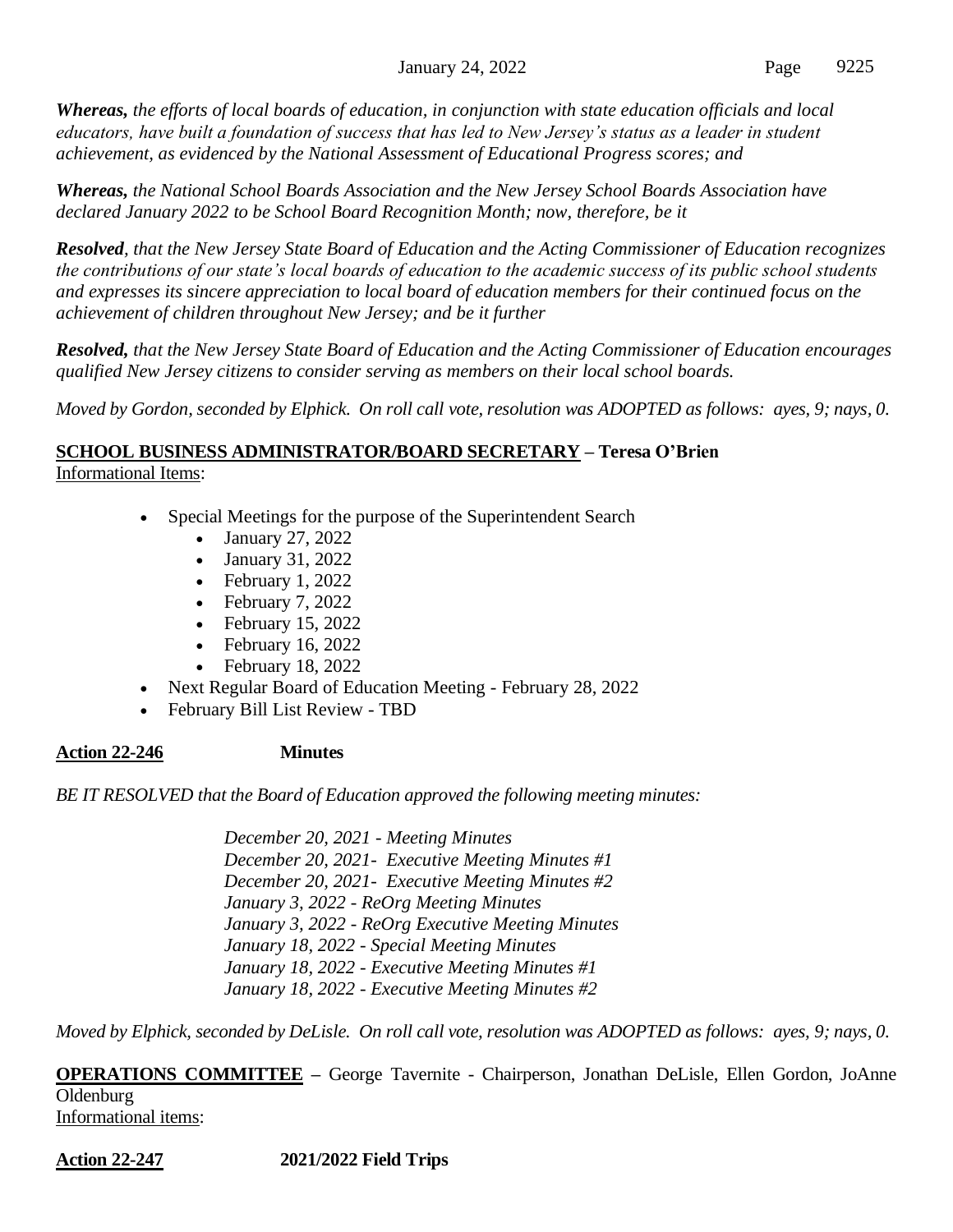*BE IT RESOLVED that the Board of Education approved the following 2021/2022 Field Trips in accordance with N.J.A.C. 6A:23A-5.8 (c):*

| $\log$ <i>Organization/Department</i> | <b>Destination</b> | <b>Date</b>  |
|---------------------------------------|--------------------|--------------|
| <i>Music</i>                          | Allendale, NJ      | January 2022 |

*Moved by Tavernite, seconded by DeLisle. On roll call vote, resolution was ADOPTED as follows: ayes, 9; nays, 0.*

**FINANCE COMMITTEE** – Gerard Bowers - Chairperson, Jonathan DeLisle, Anna Gaspari, Ellen Gordon Informational Items:

**Action 22-248 January 24 Bill List** 

*BE IT RESOLVED that the Board of Education approved the January 24, 2022 bill list as follows:*

| General Fund 10                               | \$2,826,977.68        |
|-----------------------------------------------|-----------------------|
| Special Revenue Fund 20<br>Technology Fund 61 | 6,437.80<br>25,456.12 |
| Transportation Consortium Fund 62             | 422,900.68            |
| <b>Administrative Shared Services Fund 63</b> | 12,928.41             |
| <b>Total</b>                                  | \$3,294,700.69        |
| Cafeteria (December)                          | 81,399.23             |

*Moved by Bowers, seconded by Gaspari. On roll call vote, resolution was ADOPTED as follows: ayes, 9; nays,0.*

# **Action 22-249 Budget Transfers - December**

*BE IT RESOLVED that the Board of Education approved line item transfers dated December 01, 2021 through December 31, 2021 in the amount of \$144,318.76. Moved by Bowers, seconded by Gaspari. On roll call vote, resolution was ADOPTED as follows: ayes, 9; nays,0.*

# **Action 22-250 December 2021 Fund Financial Report**

*BE IT RESOLVED that the Board of Education acknowledged receipt of the monthly certification of the Board Secretary for December 2021, and after review of the Board Secretary's and December 2021 Treasurer's Reports, certify no major account or fund has been over-expended in violation of N.J.A.C.6A:23 – 2.11(c) 3 and that sufficient funds are available to meet the District's financial obligation for the remainder of the fiscal year and that no budgetary line-item account has been exceeded pursuant to N.J.S.A. 18A:22-8.1, and that no line-item account has encumbrances and expenditure, which in total exceed the line-item appropriation in violation of N.J.A.C. 6A23-2.11(a). Moved by Bowers, seconded by Gaspari. On roll call vote, resolution was ADOPTED as follows: ayes, 9; nays,0.*

**Action 22-251 December 2021 Other Financial Reports**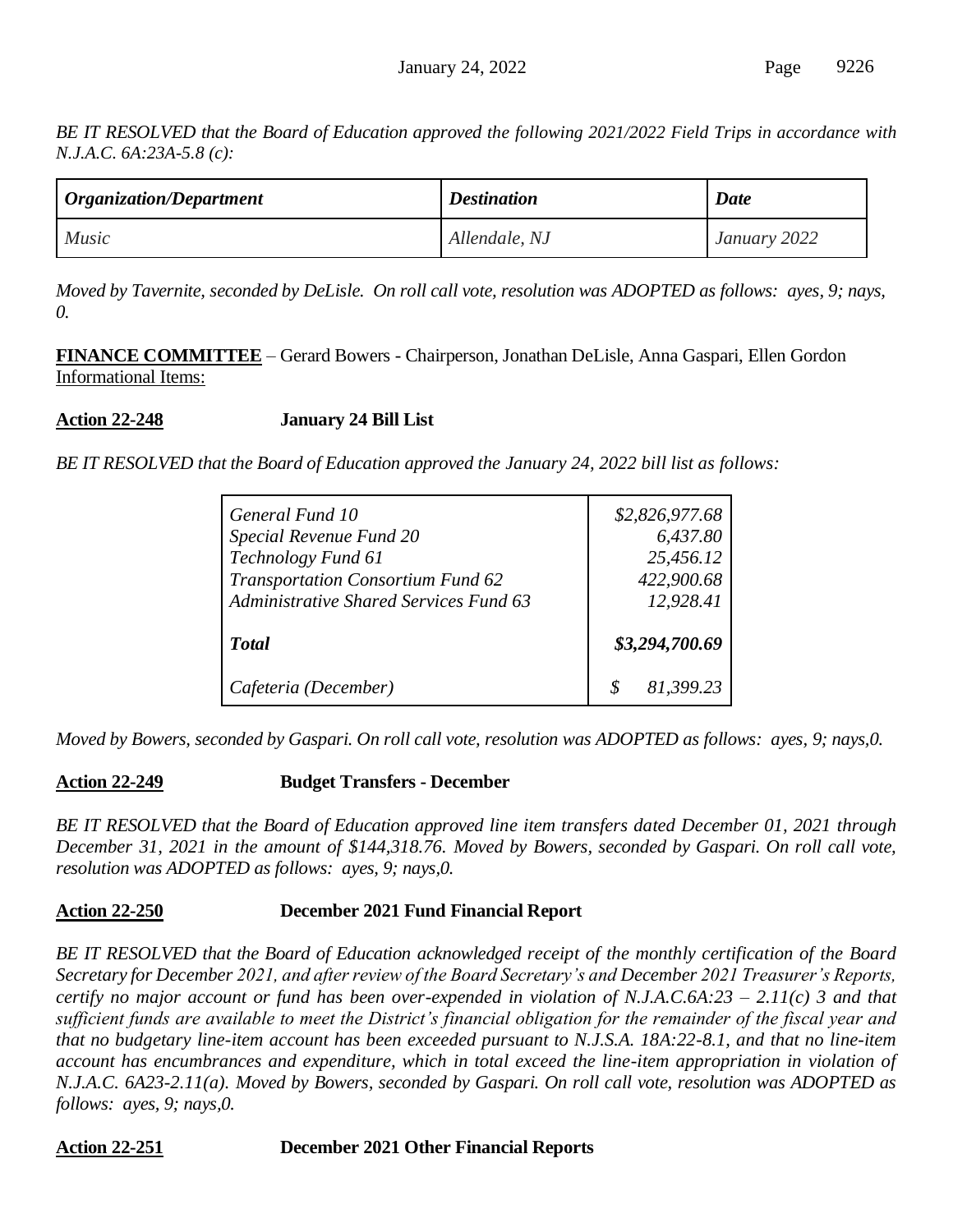| <b>Game Officials Account</b>     | December 2021 |
|-----------------------------------|---------------|
| <b>Petty Cash Account</b>         | December 2021 |
| <b>Student Activities Account</b> | December 2021 |
| Scholarship Account               | December 2021 |
| Cafeteria Account                 | December 2021 |

*BE IT RESOLVED that the Board of Education approved the following financial reports:*

*Moved by Bowers, seconded by Gaspari. On roll call vote, resolution was ADOPTED as follows: ayes, 9; nays,0.*

### **Action 22-252 Employee/Board Member Travel**

*BE IT RESOLVED that the Board of Education approved the following requests for employee/board member travel in accordance with the School District Accountability Act and Board of Education Policy. Only overnight stays are eligible for meal reimbursement. Mileage, meals and lodging reimbursements shall be in accordance with NJ Statute, Code and NJ Department of Treasury Guidelines. OMB Mileage Reimbursement Rate: \$0.35*

| <b>Employee/ BOE</b><br><b>Member</b> | <b>Program Title/</b><br><b>Location</b>                        | Date(s)        | Cost     | Mileage/<br><b>Tolls</b>              | Lodging<br><b>Total</b> | <b>Meals</b><br><b>Total</b> |
|---------------------------------------|-----------------------------------------------------------------|----------------|----------|---------------------------------------|-------------------------|------------------------------|
| <b>Nicolas</b><br><b>Noa</b>          | American Choral<br>Directors Assoc.<br>Conference<br>Boston, MA | $02/9 - 02/11$ | \$288.50 | \$196.00/<br>\$52.00 a day<br>parking | \$681.24                | \$276.50                     |

*Moved by Bowers, seconded by Gaspari. On roll call vote, resolution was ADOPTED as follows: ayes, 9; nays,0.*

**NEGOTIATIONS COMMITTEE** - Ellen Gordon-Obal – Chairperson, Deborah Culberson, JoAnne Oldenburg, George Tavernite

Informational items:

**PERSONNEL COMMITTEE** – Ellen Gordon-Obal – Chairperson, Melaine Campbell, Deborah Culberson, Jonathan DeLisle Informational items:

IT IS NOTED THAT ALL STAFF APPOINTMENTS ARE AT THE RECOMMENDATION OF THE SUPERINTENDENT OF SCHOOLS AND THAT ALL SALARIES ARE PRO-RATED TO THE EFFECTIVE DATE OF EMPLOYMENT.

# **Action 22-253 Resignation – Teresa Brown-Biondo**

*BE IT RESOLVED that the Board of Education accepted the resignation of Teresa Brown-Biondo, Sub/Trip Transportation Driver, with regret, effective January 3, 2022. Moved by Gordon, seconded by DeLisle. On roll call vote, resolution was ADOPTED as follows: ayes, 9; nays, 0.*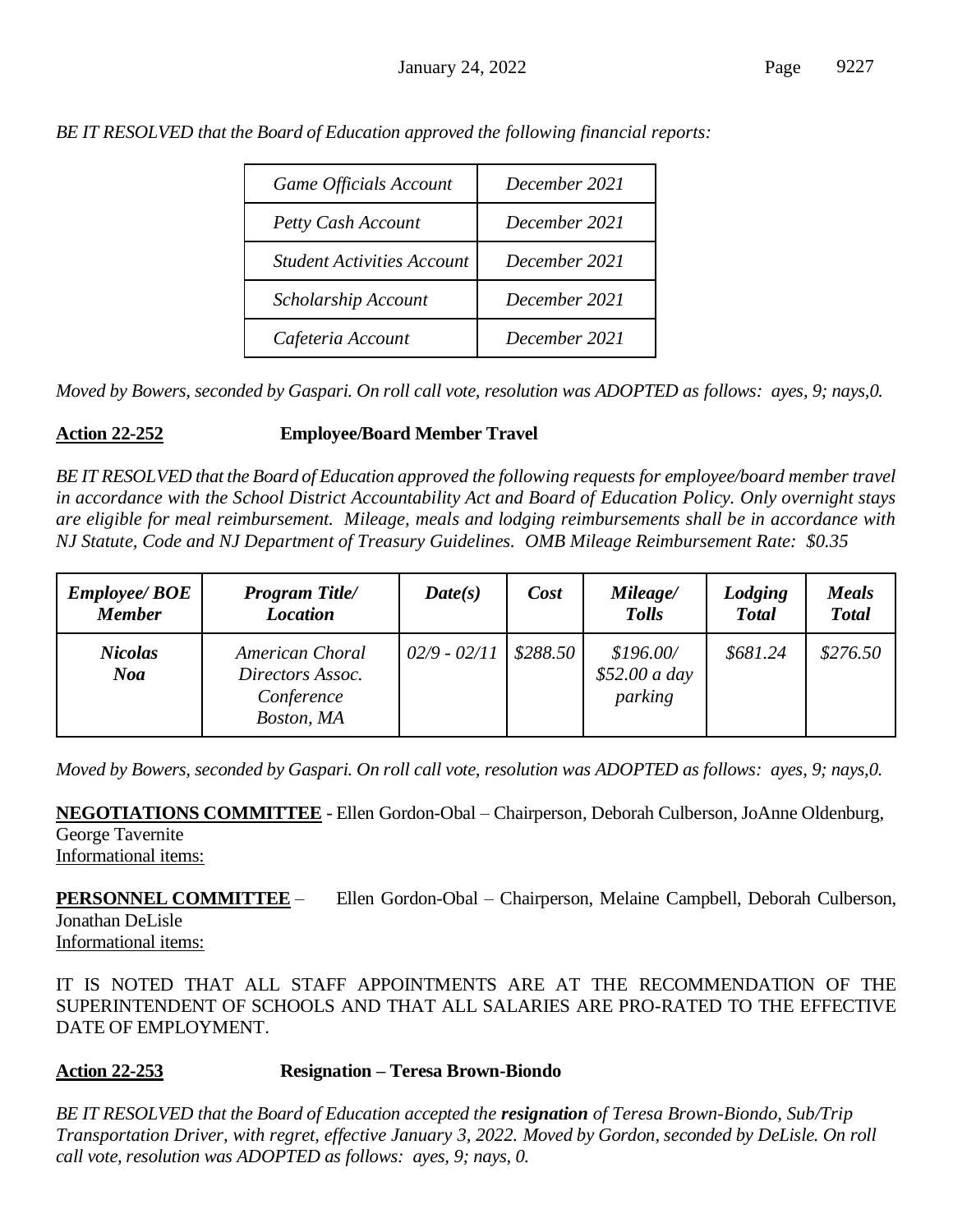### **Action 22-254 Disability Leave of Absence – Employee #4396**

*BE IT RESOLVED that the Board of Education approved the Disability Leave of Absence for employee #4396, beginning February 8, 2022 to a date to be determined, 6-8 weeks. Moved by Gordon, seconded by DeLisle. On roll call vote, resolution was ADOPTED as follows: ayes, 9; nays, 0.*

### **Action 22-255 Workers Comp Leave of Absence – Employee #4494**

*BE IT RESOLVED that the Board of Education approved the Workers Comp Leave of Absence for employee #4494, beginning December 29, 2021 to a date to be determined. Moved by Gordon, seconded by DeLisle. On roll call vote, resolution was ADOPTED as follows: ayes, 9; nays, 0.*

### **Action 22-256 2021/2022 Co-Curricular Schedule B Coach**

*BE IT RESOLVED that the Board of approved the employment contract of the following Co-Curricular Schedule B Coach for the 2021/2022 school year:*

| <b>POSITION</b>              | <b>YEARS</b><br><b>APPLICANT</b><br><b>EXPERIENCE</b> |  | 2021/2022 SALARY |
|------------------------------|-------------------------------------------------------|--|------------------|
| <i>Track Assistant Coach</i> | Kayla Sullivan                                        |  | \$5,995          |

*Moved by Gordon, seconded by DeLisle. On roll call vote, resolution was ADOPTED as follows: ayes, 9; nays, 0.*

### **Action 22-257 2021/2022 Sub/Trip School Bus Driver**

*BE IT RESOLVED that the Board of Education approved the following Sub/Trip School Bus Driver for the 2021/2022 school year, effective January 3, 2022 to June 30, 2022. Salary paid for by the Transportation Jointure.*

| NAME          | <b>STEP</b> | <b>RATE</b> |
|---------------|-------------|-------------|
| MacMinn, Judy | $D-7$       | \$31.00     |

*Moved by Gordon, seconded by DeLisle. On roll call vote, resolution was ADOPTED as follows: ayes, 9; nays, 0.*

**Action 22-258 2021/2022 Substitute**

*BE IT RESOLVED that the Board of Education approved the following Substitute for the 2021/2022 school year:*

*Irene Amante - Secretary (available after 2/1/22)*

*Moved by Gordon, seconded by DeLisle. On roll call vote, resolution was ADOPTED as follows: ayes, 9; nays, 0.*

### **Action 22-259 Retirement Sick Leave Conversion**

*BE IT RESOLVED that the Board of Education approved the following retirement sick leave conversion*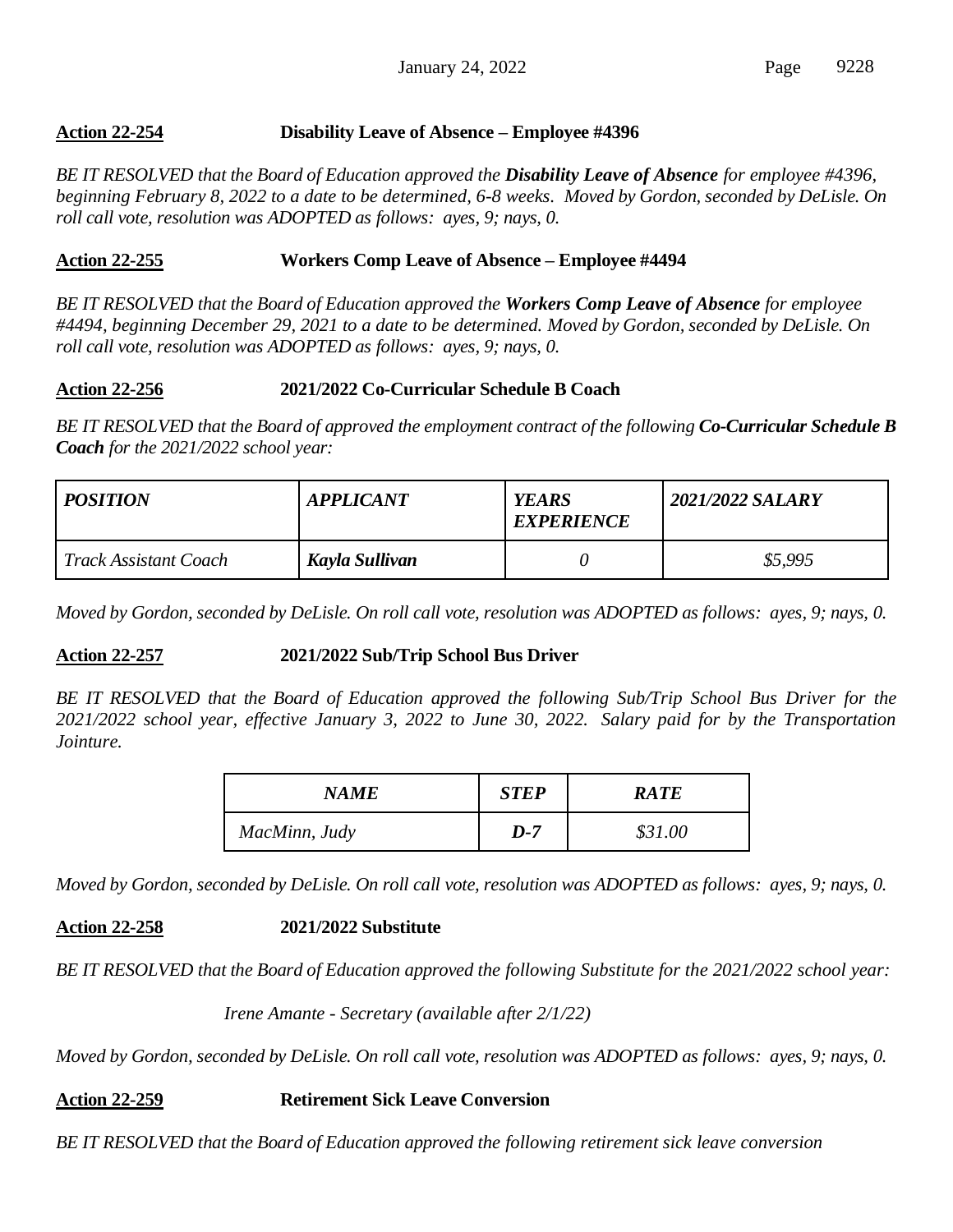*payments in accordance with the negotiated agreement and employment contract: Retirement Conversion:*

*Adrienne Olcott. . . . . . . . . . . . . . . . . . . . . \$ 10,375.00*

*Moved by Gordon, seconded by DeLisle. On roll call vote, resolution was ADOPTED as follows: ayes, 9; nays, 0.*

### **Action 22-260 Vacation Sick Leave Conversion**

*BE IT RESOLVED that the Board of Education approved the following vacation leave conversion payments in accordance with the negotiated agreement and employment contract: Unused Vacation Days:*

*Adrienne Olcott: . . . . . . . . . . . . . . . . . . . . . \$ 7,647.50*

*Moved by Gordon, seconded by DeLisle. On roll call vote, resolution was ADOPTED as follows: ayes, 9; nays, 0.*

**Action 22-261 2022 Civil Rights Coordinator**

*BE IT RESOLVED that the Board of Education approved the following 2022 appointment/reappointment:*

*Civil Rights Coordinator - Sandra Morisie*

*Moved by Gordon, seconded by DeLisle. On roll call vote, resolution was ADOPTED as follows: ayes, 9; nays, 0.*

**POLICY COMMITTEE** – Amy Elphick – Chairperson, Gerard Bowers, Anna Gaspari, Ellen Gordon Informational items:

**EDUCATION AND STUDENT AFFAIRS COMMITTEE** -Jonathan DeLisle - Chairperson, Melaine Campbell, Amy Elphick, Ellen Gordon Informational items:

### **Community Activities Calendar:**

Alexandria Township: Township Committee Meeting (2nd Wednesday) Dumpster Day, February 19th, 8:00 am - 11:00 am

Holland Township: Township Committee Meeting  $(1<sup>st</sup>$  and  $3<sup>rd</sup>$  Tuesday) Glow in the Dark Family Zumba Party, February 25th, 6:30 pm

Kingwood Township: Township Committee Meeting (1<sup>st</sup> Thursday)

Frenchtown Borough: Township Committee Meeting (1<sup>st</sup> Wednesday)

Milford Borough: Township Committee Meeting  $(1<sup>st</sup>$  and  $3<sup>rd</sup>$  Monday)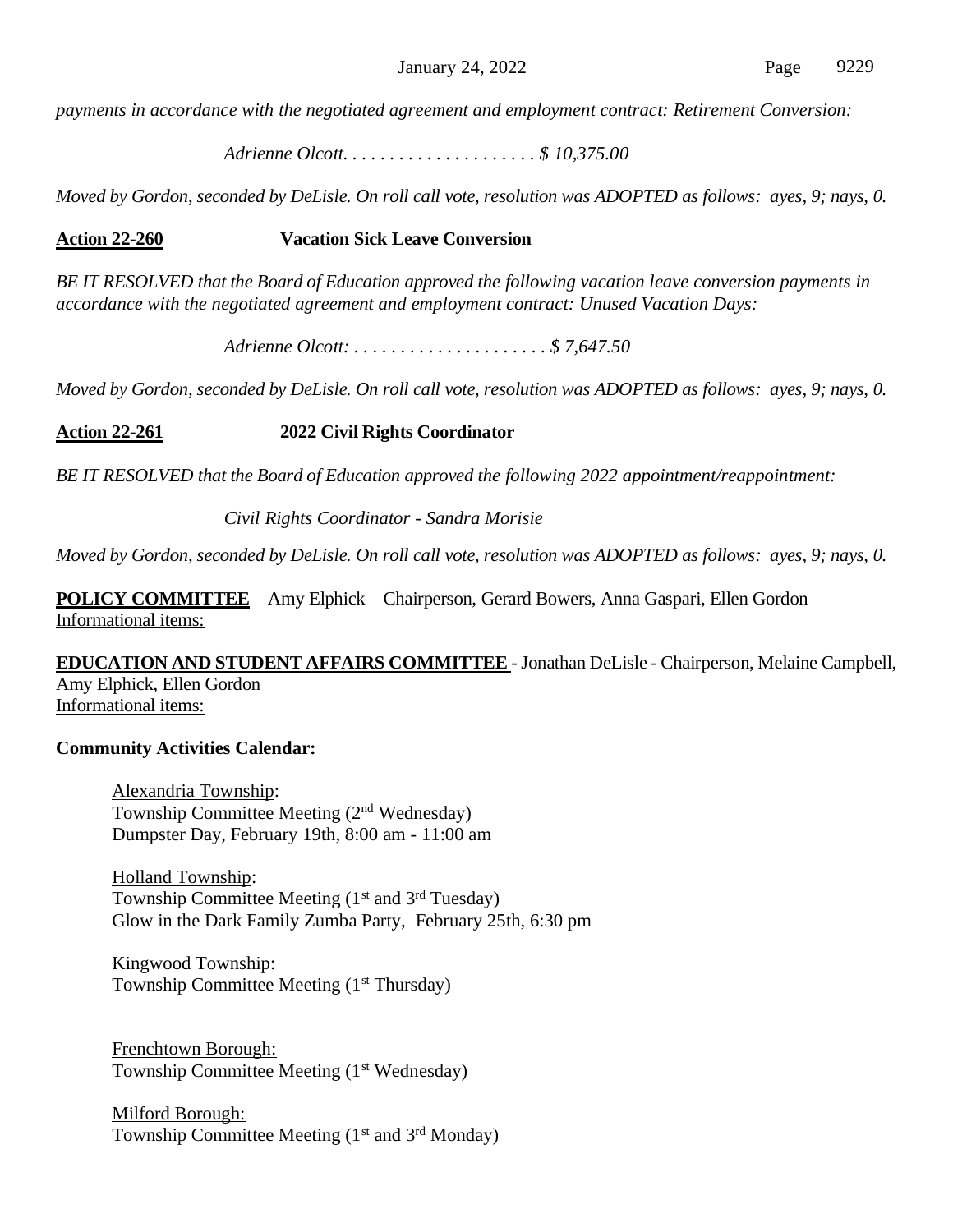Delaware Valley Regional High School: 8th Grade Orientation - February 3rd School Closed Presidents Day- February 18th & 21st

# **Action 22-262 NJDOE English Language Learner Three Year Plan**

*BE IT RESOLVED that the Board of Education approved the NJDOE English Language Learner Three Year Plan. Moved by DeLisle, seconded by Gordon. On roll call vote, resolution was ADOPTED as follows: ayes, 9; nays, 0.*

# **Action 22-263 2022/2023 Program of Studies (Course Guide)**

*BE IT RESOLVED that the Board of Education approved the 2022/2023 Program of Studies (Course Guide). Moved by DeLisle, seconded by Gordon. On roll call vote, resolution was ADOPTED as follows: ayes, 9; nays, 0.*

# **PUBLIC COMMENT – Bylaw No. 0167 "Public Participation in Board Meetings"**

- Jeanie Franzo of Alexandria Township requested that the board consider petitioning the Governor to eliminate the mask mandate.
- Sarah Slack of Alexandria Township thanked the board for being flexible and for keeping everyone's safety in mind. She stated that the minimum school days have been fine. The teachers have been very positive and flexible.

# **EXECUTIVE SESSION**

Resolved by the Board of Education of Delaware Valley Regional High School as per Chapter 231, P. L. 1975:

- 1. That it is hereby determined that it may be necessary to meet in Executive Session on Monday, January 24, 2022 to discuss: Superintendent Search.
- 2. The matter discussed will be made public if and when confidentiality is no longer required and action pursuant to said discussion shall take place only at a public meeting.
- 3. The length of the meeting is thought to be approximately fifteen (15) minutes. Action may be taken upon returning to open session.

The board returned to open session at 8:34 p.m. on motion by Elphick, seconded by Gordon. Motion carried by unanimous voice vote.

# **POST-EXECUTIVE SESSION**

# **Action 22-264 January 27, 2022 Meeting Start Time**

*BE IT RESOLVED that the Board of Education reestablished the start time for the January 27, 2022 meeting to 8:00 p.m. Moved by Gordon, seconded by Bowers. On roll call vote, resolution was ADOPTED as follows: ayes 9; nays, 0.*

# **ADJOURNMENT**

*BE IT RESOLVED that the Board of Education adjourned the meeting at 8:36 p.m. Moved by Bowers, seconded by Gaspari. On roll call vote, resolution was ADOPTED as follows: ayes 9; nays, 0.*